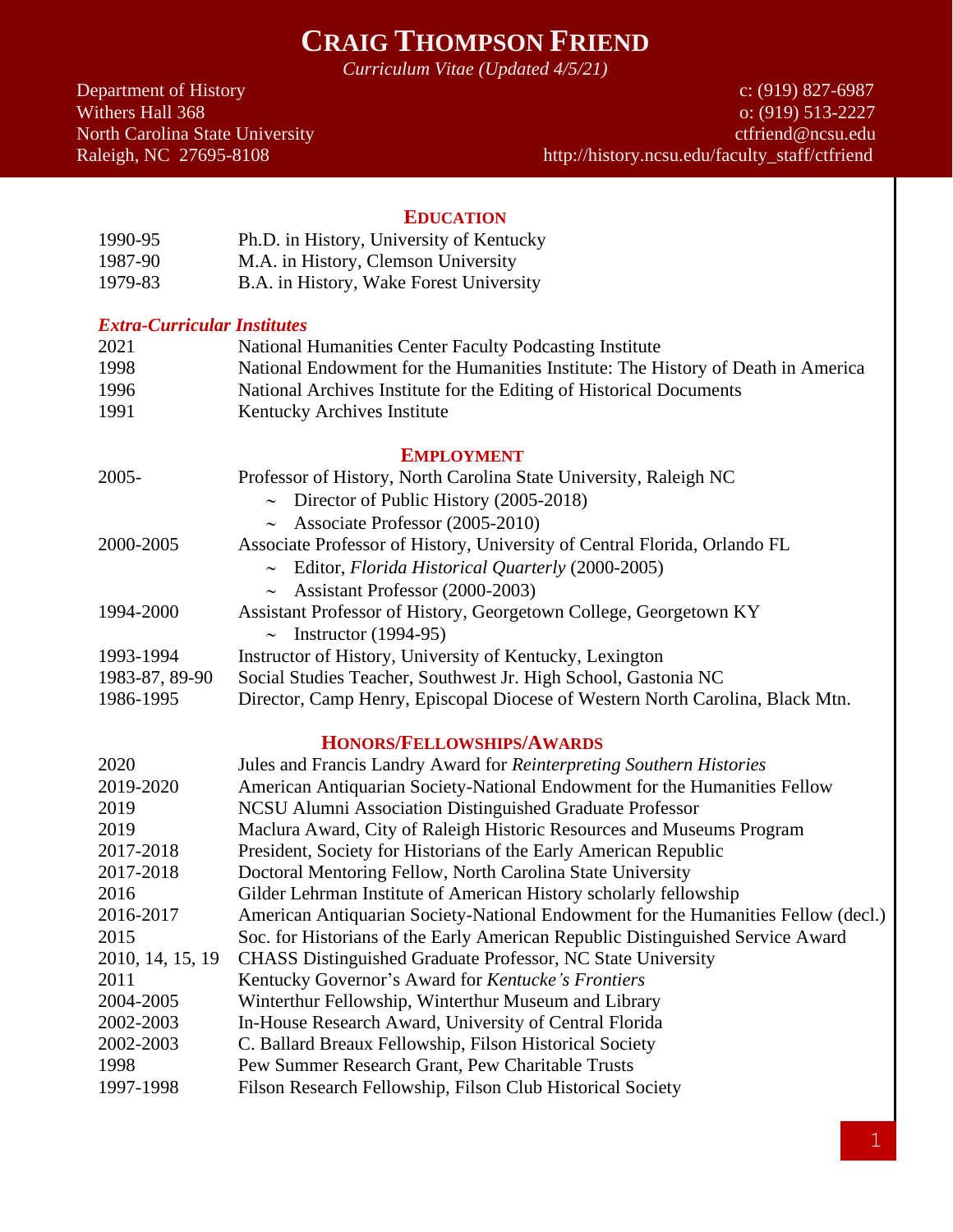| 1997 | Teacher of the Year, Alpha Lambda Delta Freshman Honor Society, |
|------|-----------------------------------------------------------------|
|      | Georgetown College                                              |
| 1993 | A. D. Kirwan Award, University of Kentucky                      |

#### **SCHOLARSHIP**

# *Monographs*

- $\sim$  *A New History of Kentucky*, 2<sup>nd</sup> ed. with James C. Klotter (Lexington: University Press of Kentucky, 2018)
- *Kentucke's Frontiers* (Bloomington: Indiana University Press, 2010), **2011 KENTUCKY GOVERNOR'S AWARD**
- *Along the Maysville Road: The Early Republic in the Trans-Appalachian West* (Knoxville: University of Tennessee Press, 2005)

## *Edited Collections*

- *Reinterpreting Southern Histories: Essays in Historiography,* with Lorri Glover (Baton Rouge: Louisiana University Press, March 2020), **2020 JULES AND FRANCES LANDRY AWARD**
- *Death and the American South,* with Lorri Glover (New York: Cambridge University Press, 2014)
- *Family Values in the Old South,* with Anya Jabour (Gainesville: University of Florida Press, 2010)
- *Southern Masculinity: Perspectives on Manhood in the South since Reconstruction* (Athens: University of Georgia Press, 2009)
- *Southern Manhood: Perspectives on Masculinity in the Old South,* with Lorri Glover (Athens: University of Georgia Press, 2004)
- *The Buzzel about Kentuck: Settling the Promised Land* (Lexington: University Press of Kentucky, 1999)
- *The Agrarian: Essays on Agricultural History, the South, and South Carolina* with John R. Wunder (Clemson, S.C.: Clemson University, 1987)

# *Public History Scholarship*

- $\sim$  Lunsford Lane historic marker, H-125, North Carolina Highway Historical Marker Program, 2018, http://www.ncmarkers.com/Markers.aspx?MarkerId=H-125
- $\sim$  125<sup>th</sup> anniversary Hallowed Places historical markers, North Carolina State University, 2013, https://news.ncsu.edu/2013/03/plaques-mark-hallowed-places/
- $\sim$  Garner Veterans Memorial, City of Garner Veterans Memorial, NC, 2011-2013, https://docsouth.unc.edu/commland/monument/376/
- $\sim$  Cultural Resources Survey, Fort Necessity/National Road Interpretive Center, United States National Park Service, 1998-1999
- $\sim$  Cultural Resources Survey, Cherokee National Forest, United States Forest Service, 1991 *Poetry*
- "Day in a Historic Park," **FINALIST, 2018 JAMES APPLEWHITE POETRY PRIZE**, *North Carolina Literary Review* (spring 2019): 170-72, https://issuu.com/eastcarolina/docs/2019-nclr\_online-final *Online Blogs*
- "Painting Lunsford Lane: A Reflection on the Art of History," *The Panorama*, 1 March 2019, http://thepanorama.shear.org/2019/03/01/painting-lunsford-lane-a-reflection-on-the-art-of-history/ *Series Editor*
- *Perspectives on Early America,* with Stacey Robertson, Pickering & Chatto, 2014-present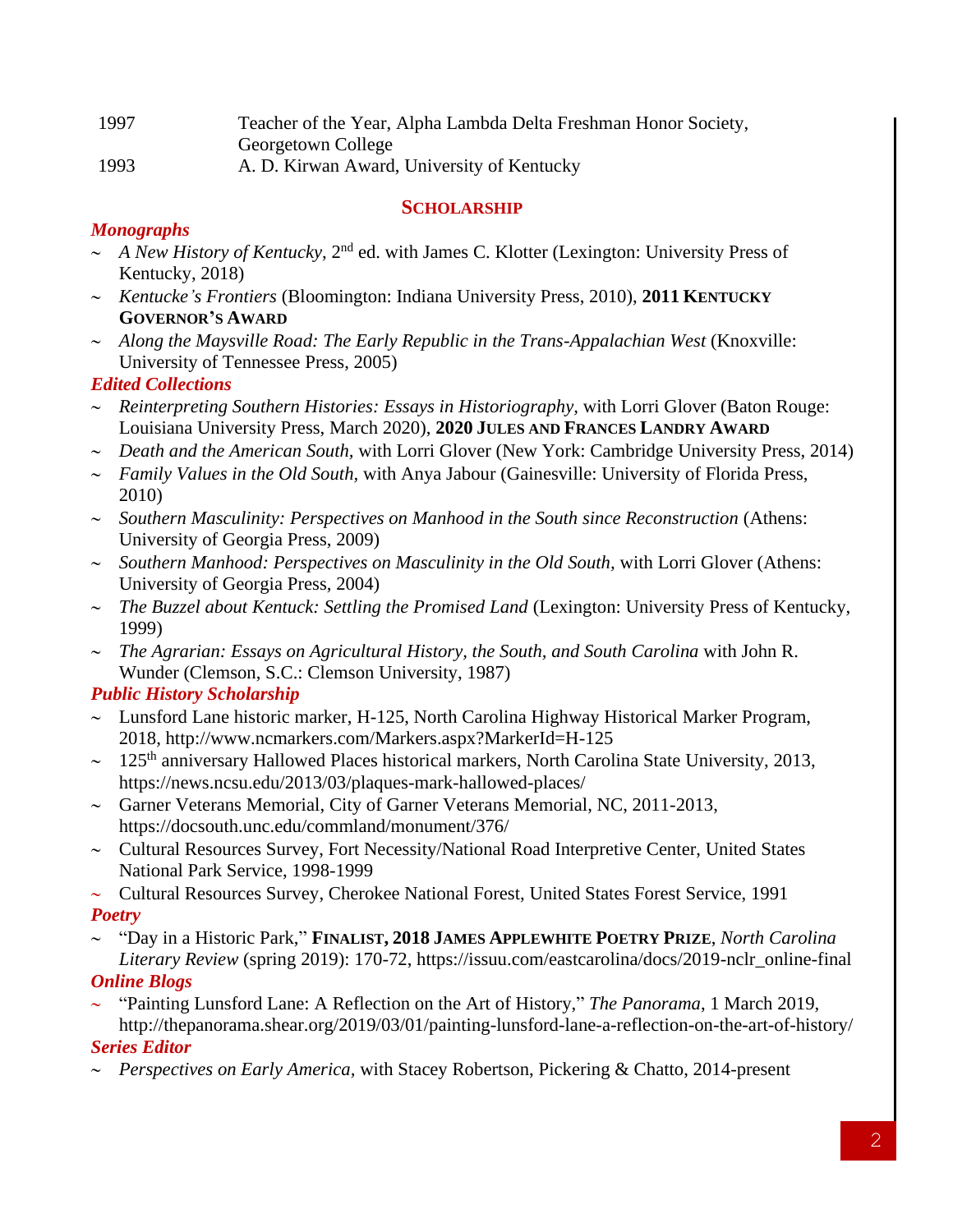#### *Journal Editorship*

- *Florida Historical Quarterly*, vol. 78 no. 3 (winter 2000)–vol. 84 no. 1 (summer 2005) *Current Projects*
- *The Story of Lunsford Lane*
- *The Gendered Republic: Women and Men in the United States, 1776-1861*, edited with Lorri Glover
- *"*Early American Horror Stories: Politicians and Other Things that Went Bump in the Night"
- $\sim$  "The Society for Historians of the Early American Republic: A People's History"
- *Camp Henry, a History*
- *The Devil to Pay: The Business of Death in the Early American Republic*
- *Into the Bone of Manhood: Essays on Early American Masculinity*
- *Many Voices, One Story? The Intellectual Challenges of Public History in the United States*
- *Great Awakenings*, based on the 1828 Diary of Cyrus Stuart (historical novel)

## *Articles: Invited*

- $\sim$  "Presidential Address—Lunsford Lane & Me: Life-Writings and Public Histories of an Enslaved Other," *Journal of the Early Republic* 39 (spring 2019): 1-26.
- "Liberty is Pioneering: An American Birthright," in *OAH Magazine of History*, Special Issue: The Market Revolution, 19 (May 2005): 16-20.
- "Trotter & Sons: Merchants and the Early West," in *The Human Tradition in Antebellum America*, edited by Michael A. Morrison (Wilmington, Del.: Scholarly Resources, 2000), 35-52.
- "Internal Improvements," "Rivers and Canals," "Roads and Road Transport to 1900," in *The Reader's Guide to American History*, edited by Peter J. Parish (London: Fitzroy Dearborn Publishers, 1997), 145-46, 247-48, 345-46, respectively.
- $\sim$  "Justice Story, Bankruptcy and the Supreme Court" and "An Omen of Change: State Power to Regulate Commerce," in *Encyclopedia of Historic U.S. Court Cases, 1690-1990*, edited by John W. Johnson (New York: Garland Publishing Inc., 1992), 340-43, 365-67, respectively.

## *Articles: Refereed*

- "Introduction," in *Reinterpreting Southern Histories¸* ed. with Lorri Glover (Baton Rouge: Louisiana University Press, March 2020), 1-14.
- $\sim$  "The Crushing of Southern Manhood': War, Masculinity, and the Confederate Nation-State, 1861-1865," in *Masculinities and the Nation in the Modern World, 1800-1945*, edited by Simon Wendt and Pablo Dominguez (London: Palgrave McMillan, 2015), 19-38.
- $\sim$  "Searching for Kentucky's Female Frontier: Nonhelema Hokolesqua, Jemima Boone Callaway, & Matilda Lewis Threlkeld," in *Kentucky Women*, edited by Tom Appleton and Melissa McEuen (Athens: University of Georgia Press, 2015), 8-32.
- "Mutilated Bodies, Living Spectres: Scalpings and Beheadings in the Early South," in *Death and the American South*, edited by Craig Thompson Friend and Lorri Glover (New York: Cambridge University Press, 2014), 15-35.
- "Death in the American South" with Lorri Glover, in *Death and the American South*, edited by Craig Thompson Friend and Lorri Glover (New York: Cambridge University Press, 2014), 1-14.
- "Sex, Self, and the Performance of Patriarchal Manhood in the Old South," in *The Old South's Modern Worlds: Slavery, Region, and Nation in the Age of Progress*, edited by L. Diane Barnes, Brian Schoen, and Frank Towers (New York: Oxford University Press, 2011), 246-68.
- $\sim$  "Little Eva's Last Breath: Childhood Death and Parental Mourning in Our Family, White and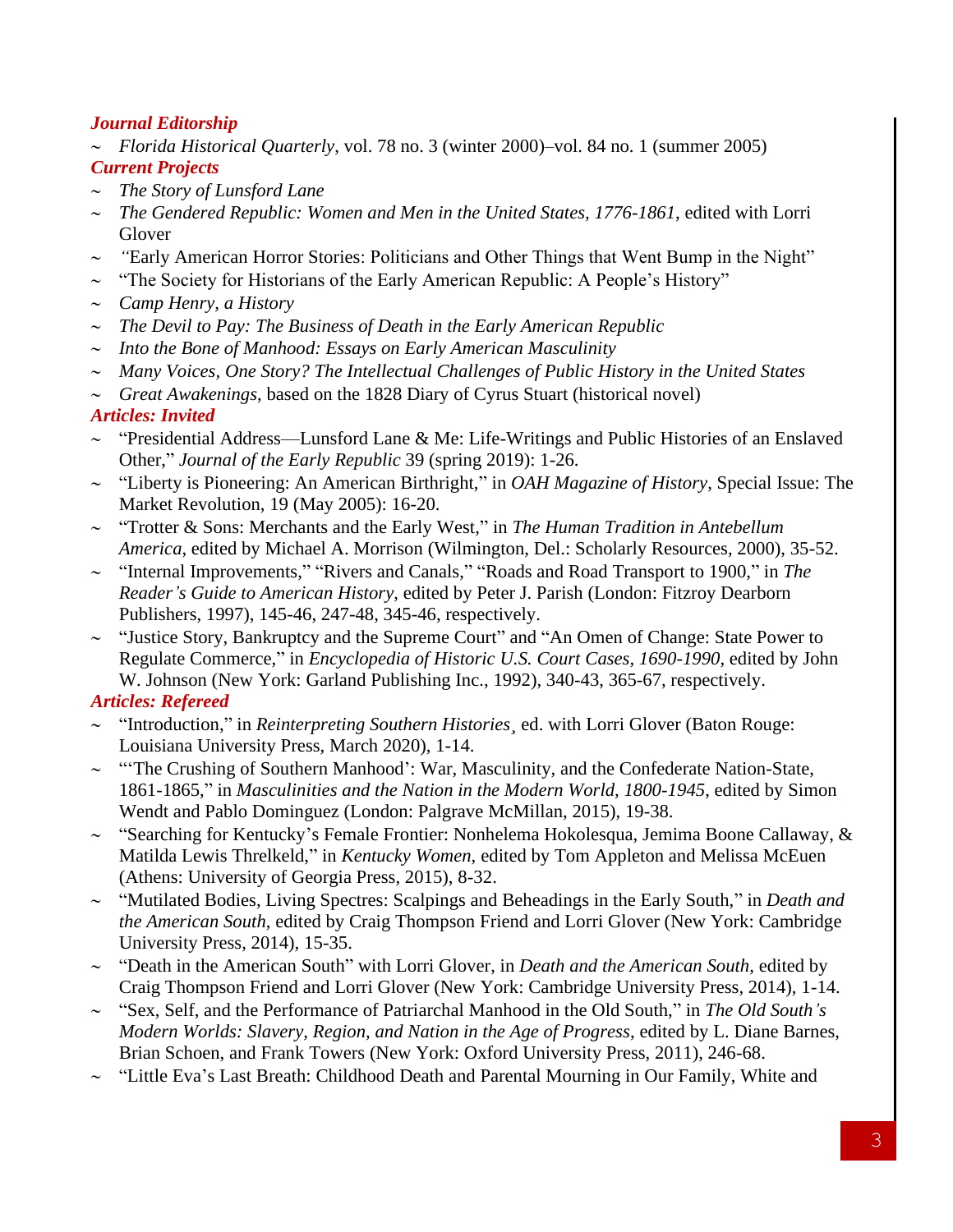Black," in Craig Thompson Friend and Anya Jabour, eds., *Family Values in the Old South*  (Gainesville: University Press of Florida, 2009), 62-85.

- "Old South Family Values" with Anya Jabour, in *Family Values in the Old South*, edited by Craig Thompson Friend and Anya Jabour (Gainesville: University Press of Florida, 2010), 1-16.
- $\sim$  "The Womanless Wedding: Masculinity, Cross-Dressing, and Social Inversion in the Modern South," in *Southern Masculinity: Perspectives on Manhood in the South since Reconstruction*, edited by Craig Thompson Friend (Athens: University of Georgia Press, 2009), 219-45.
- "From Southern Manhood to Southern Masculinity," in *Southern Masculinity: Perspectives on Manhood in the South since Reconstruction*, edited by Craig Thompson Friend (Athens: University of Georgia Press, 2009), vii-xxvi.
- $\sim$  "Belles, Benefactors, and the Blacksmith's Son: Cyrus Stuart and the Enigma of Southern Gentlemanliness," in *Southern Manhood: Perspectives on Masculinity in the Old South*, edited by Craig Thompson Friend and Lorri Glover (Athens: University of Georgia Press, 2004), 92-112.
- "Rethinking Southern Masculinity: An Introduction" with Lorri Glover, in *Southern Manhood: Perspectives on Masculinity in the Old South*, edited by Craig Thompson Friend and Lorri Glover (Athens: University of Georgia Press, 2004), vii-xvii.
- "'Work & Be Rich': Economy and Culture on the Bluegrass Farm," in *The Buzzel About Kentuck: Settling the Promised Land*, edited by Craig Thompson Friend (Lexington: University Press of Kentucky, 1999), 125-52.
- "Introduction: The Buzzel About Kentuck," in *The Buzzel About Kentuck: Settling the Promised Land*, edited by Craig Thompson Friend (Lexington: University Press of Kentucky, 1999), 1-24.
- "Merchants and Markethouses: Reflections on Moral Economy in Early Kentucky," *Journal of the Early Republic* 17 (winter 1997): 553-74.
- ~ "'Fond Illusions' and Environmental Transformations along the Maysville-Lexington Road," *Register of the Kentucky Historical Society* 94 (winter 1996): 1-23.
- "Frontier Pendleton: A Town in Three Acts," *The Proceedings of the South Carolina Historical Association 1988-1989* (Columbia: South Carolina Historical Association, 1988), 94-102.

## *Conference Papers*

- $\sim$  "Presidential Address—Lunsford Lane & Me: Life-Writings and Public Histories of an Enslaved Other," Society for Historians of the Early American Republic, Cleveland, OH, July 2018
- $\sim$  "Indians as Southerners: A Roundtable Discussion," Southern Historical Association, November 2016
- $\sim$  "Lunsford Lane: Entrepreneurialism and Black Manhood in Slavery and Freedom," Society for Historians of the Early American Republic, July 2016
- ~ "Lunsford Lane of Raleigh: Blackness, Manhood, Slavery, and Freedom in Antebellum North Carolina," Association of British-American Nineteenth-Century Historians, Cambridge, Eng., October 2015
- $\sim$  "Searching for Kentucky's Female Frontier: Nonhelema Hokolesqua, Jemima Boone Callaway, & Matilda Lewis Threlkeld," Southern Association of Women Historians, Charleston, SC, June 2015
- $\sim$  "The Unmaking of the Confederate Nation-State: Why and How Southern Manhood Failed," Association of British-American Nineteenth-Century Historians, Newcastle, Eng., October 2012
- $\sim$  "The Rise and Fall of Confederate Manhood: Marginalizing Southern White Men," Marginalized Masculinities and the Nation: Global Comparisons, 1800-1945, Heidelberg, Ger., March 2012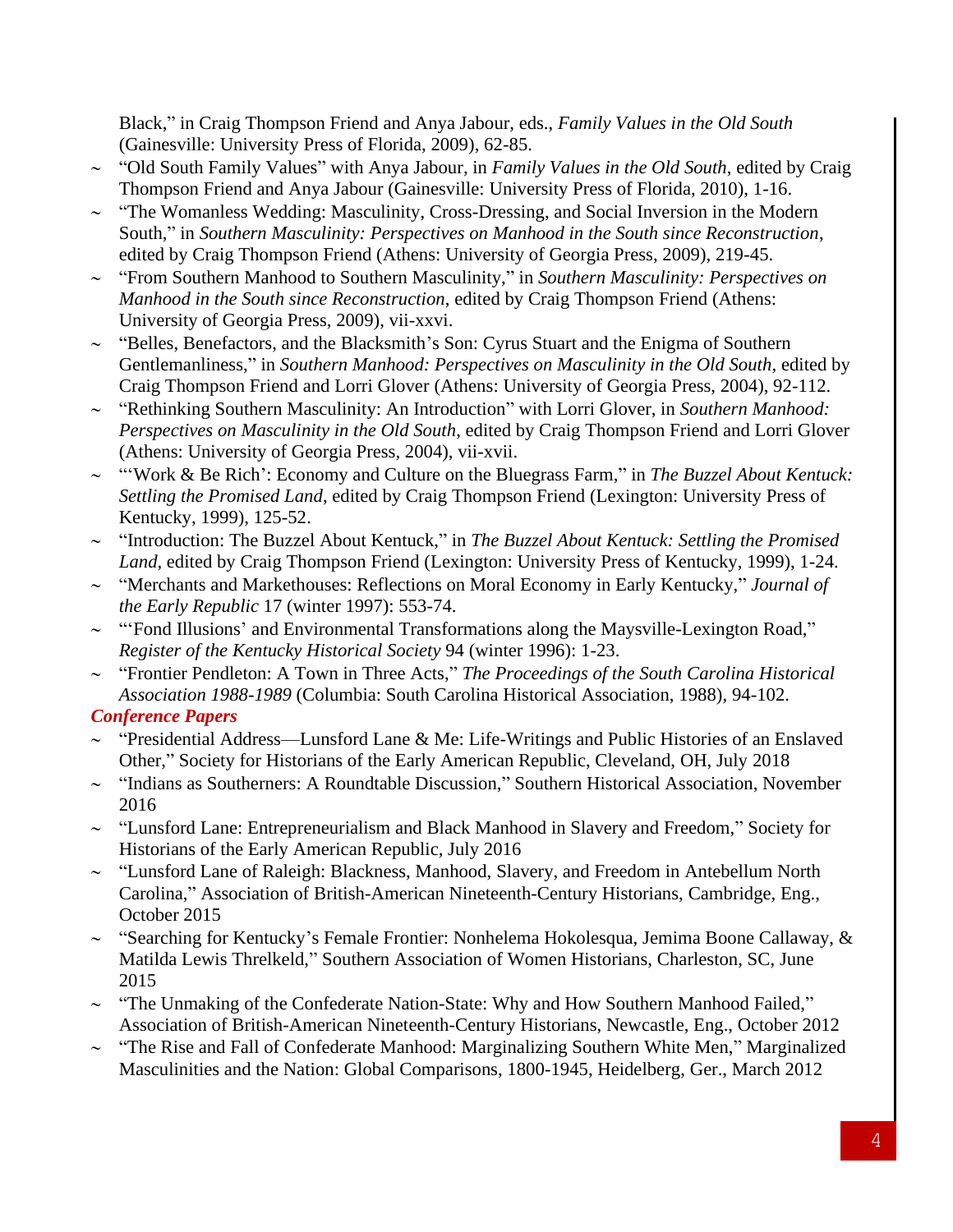- $\sim$  "Roundtable: What's New, What's Next in Masculinity Studies in the Early Republic?" Society for Historians of the Early American Republic, Buffalo, NY, July 2010
- $\sim$  "Little Eva's Last Breath: Childhood Death in 'Our Family, White and Black," Southern Historical Association, Richmond, Va., November 2007
- $\sim$  "Meet the Press(es): A Publishing Workshop for Graduate Students," Allen Morris Conference on the History of Florida and the Atlantic World, Tallahassee, January 2004
- $\sim$  "The Ohio Valley in the Early Republic: Creating Community: Comments," Society for Historians of the Early American Republic, Columbus, Ohio, July 2003
- $\sim$  "Culture Wars: Moral Reflection, Political Admonition, and the Manipulation of Historical Memory in Early National Kentucky," Constructing and Reconstructing a Region: 21st Century Approaches to the Ohio Valley's History, Filson Institute, Louisville, Ky., May 2003
- $\sim$  "Publishing a New Popular History Magazine." Florida Historical Society, Mount Dora, Fla., May 2002
- $\sim$  "A Heart Full of Flattery: Cyrus Stuart and the Ambiguity and Anxiety of Becoming a Southern Gentleman," Society for Historians of the Early American Republic, Buffalo, N.Y., July 2000
- $\sim$  "Frolics in the Forest Home: The Natural World of the Kentuckians," Southern Historical Association, Birmingham, Ala., November 1998
- $\sim$  "The Political Economy of Lexington's Ruling Class, 1792-1812," Society for Historians of the Early American Republic, Cincinnati, July 1995
- $\sim$  "Domestic Production, Local Merchants, and Political Economy along Kentucky's Maysville Road, 1795-1811," Southern Historical Association, Louisville, November 1994
- ~ "Disease and Death along a Frontier Road, 1833." Ohio Valley History Conference, Murray, Ky., October 1992
- ~ "A Heart Full of Flattery': A Suitor's View of Women and Courtship," Cincinnati Social History Conference, Cincinnati, November 1991
- $\sim$  "'Lie Down, They'll Shoot Again': Kentucky Politics in the Election Booth and in the Courtroom, 1899-1900," Ohio Valley History Conference, Richmond, October 1991
- $\sim$  "The Treaties of Galphinton and Hopewell: Experiments in the Southern District," Charles W. Coolidge Honorary Symposium, University of South Carolina, Columbia, April 1989
- $\sim$  "Frontier Pendleton: A Town in Three Acts," South Carolina Historical Association, Spartanburg, March 1988

# *Public Lectures*

- $\sim$  "Celebration, Reflection, and Anticipation: 100 Volumes of the Florida Historical Quarterly," 9<sup>th</sup> Annual Jerrell H. Shofner Lecture Series on Florida History and Culture, Orlando, FL, October 2021.
- $\sim$  "Washington's Birthday and the Origins of American Commemorative Culture," Daughters of the American Revolution, Caswell County, NC, February 2021
- $\sim$  "Washington's Birthday and the Origins of American Commemorative Culture," Daughters of the American Revolution, Raleigh, NC, February 2018
- $\sim$  "The New History of Kentucky," Filson Historical Society, Louisville, KY, December 2018
- $\sim$  "Things that Went Bump in the Night in the Early American Republic," Daughters of the American Revolution, Forsyth County, NC, September 2018
- $\sim$  "Washington's Birthday and the Origins of American Commemorative Culture," Sons of the American Revolution, Raleigh, NC, February 2018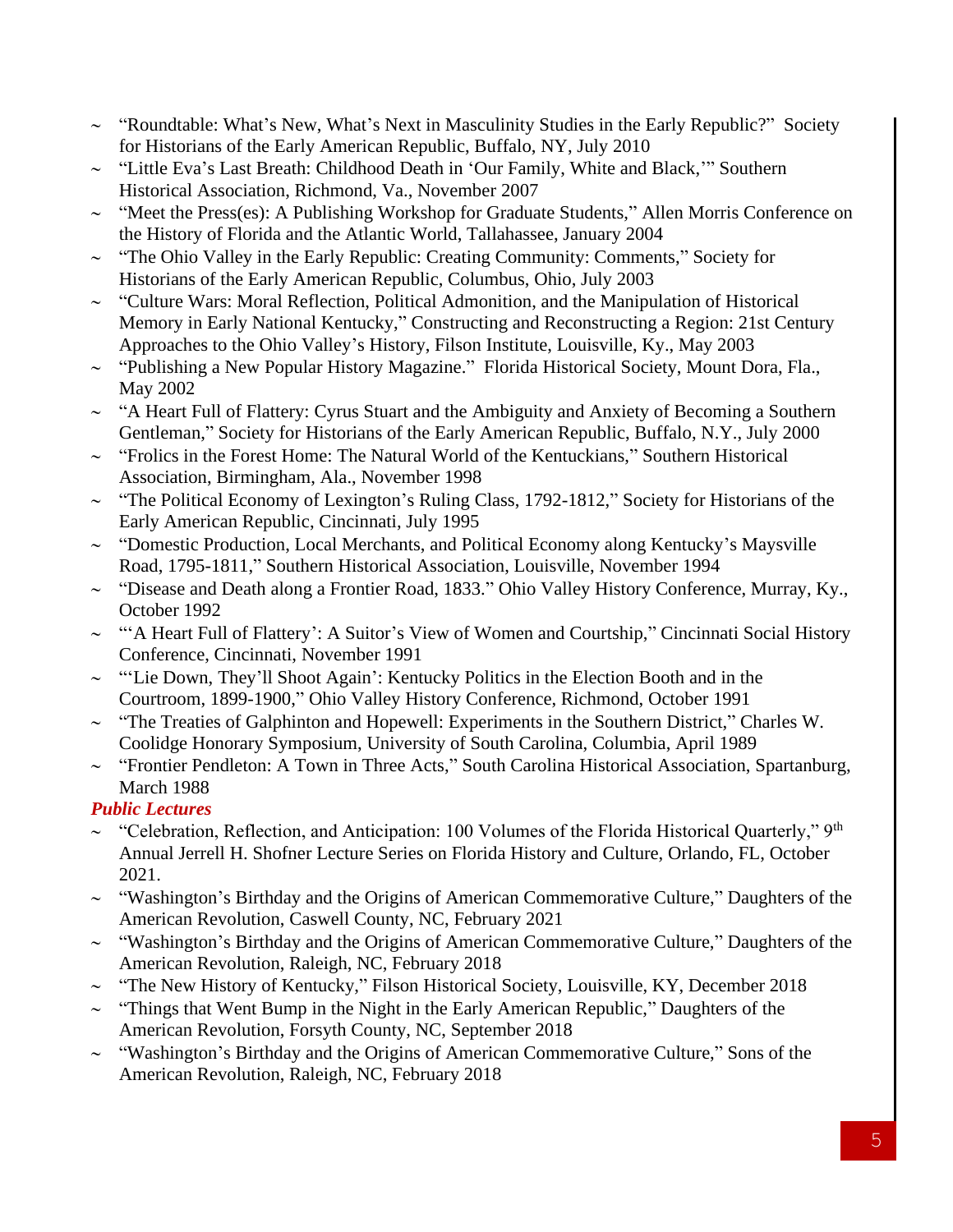- ~ "Lunsford Lane of Raleigh," Wake County Historical Society, Raleigh, NC, February 2018.
- $\sim$  "Things that Went Bump in the Night in the Early American Republic," Joel Lane Museum House, Raleigh, NC, October 2017
- ~ "Do Monuments—Confederate and Otherwise—Have a Future?" University Scholars, NC State University, September 2017
- ~ "Lunsford Lane of Raleigh: Blackness, Manhood, Slavery and Freedom in Antebellum America," Joel Lane Museum House, Raleigh, NC, May 2017
- $\sim$  "Death and the American South," Virginia Quilt Museum, Staunton, Va., October 2016
- $\sim$  "Interpreting America," Heide Trask High School, Rocky Point, N.C., May 2015
- $\sim$  "Material Culture on the Kentucke Frontiers," Museum of Early Southern Decorative Arts, Winston-Salem, N.C., July 2014
- $\sim$  "Forum on the State of Public History," University of Louisville, September 2013
- $\sim$  "Searching for Kentucky's Female Frontier: Nonhelema Hokolesqua, Jemima Boone Callaway, & Matilda Lewis Threlkeld," Kentucky Historical Society, September 2013
- $\sim$  "Remembering Kentucke: Public Memory in Nineteenth-Century America," Filson Historical Society, September 2013
- $\sim$  "Innovation and the Origins of NC State," Center for Innovation Management Systems, NC State University, April 2013
- $\sim$  "The Historian at Work," St. Louis University, November 2012
- $\sim$  "The Refinement of Frontier Kentucky," Exhibit Opening—For Safekeeping: The Kentucky Sugar Chest, 1790-1850, Speed Art Museum, Louisville, Ky., October 2007
- $\sim$  "Slavery in Academic and Public Histories," Conversations across Divides: A Faculty Perspective, Faculty Diversity Forum, NC State University, February 2007
- $\sim$  "Material Culture on the Kentucke Frontiers," Museum of Early Southern Decorative Arts, Winston-Salem, N.C., July 2006
- $\sim$  "The American Frontier," Orange County Public Schools Teachers Workshop, Orlando, Fla., February 2003
- $\sim$  "Making Americans: The Revolutionary Generation," South Lake County Historical Society, Mascotte, Fla., January 2003
- $\sim$  "The Kentucky Frontiers," Filson Historical Society, Louisville, Ky., March 2002
- $\sim$  "The First Generation: Americans in the Early Republic," Genealogy Club of Osceola County, Kissimmee, Fla., November 2001
- ~ "Forgotten Florida," Florida Historical Society, Cocoa, September 2001
- ~ "Lessons from the Past," South Lake County Historical Society, Clermont, Fla., March 2001
- ~ "George Washington: Reluctant American," Rotary Club of Orlando, Fla., February 2001
- $\sim$  "The Southern Gentleman: Imagination and the Southern Historians' Craft," Florida Lecture Series, Florida Institute of Technology, Melbourne, November 2000
- $\sim$  "Academics, Local Historians, and the Quest for Community," South Lake County Historical Society, Clermont, Fla., March 2000
- $\sim$  "The Buzzel About Kentuck," Oak Grove, Louisville, Ky., July 1999
- $\sim$  "Calf-Paths of the Mind': The Patterns of Everydayness and the Teaching of Early American History," Teachers of the Paris Independent Schools System, Lexington, Ky., September 1996
- $\sim$  "The Destruction of Eden: Settlement and Ecology along the Kentucky Frontier," Sons of the American Revolution, LaFayette Chapter of Kentucky, Midway, August 1995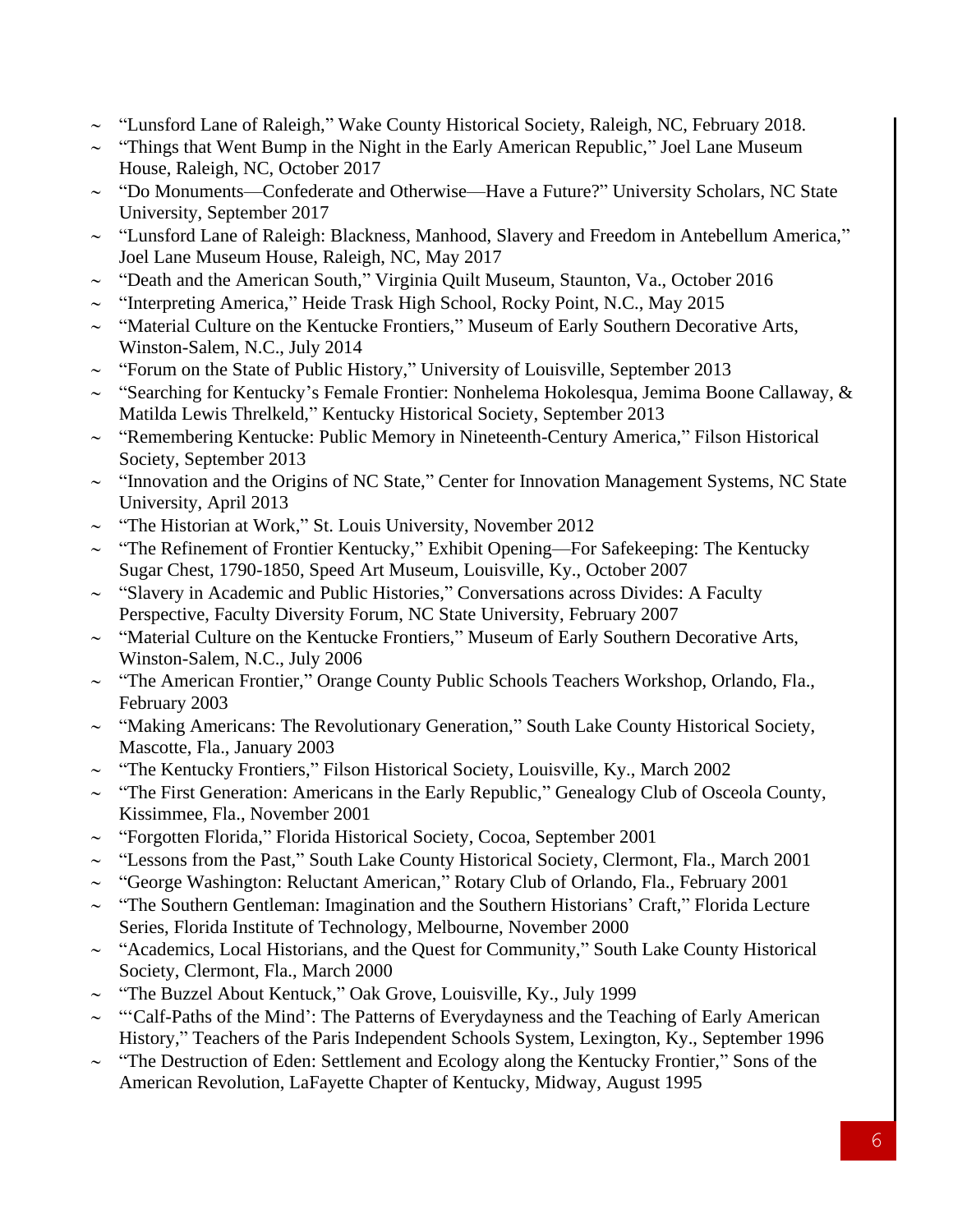- $\sim$  "The Historical Significance of U.S. 68," Scenic Highway Designation Ceremony, Lexington, Ky., June 1995
- $\sim$  "A Tale of Two Lexingtons," Paper Trails: Working with Archival Materials, University of Kentucky, Lexington, February 1993

#### *Book Reviews*

- Thomas J. Balcerski, *Bosom Friends: The Intimate World of James Buchanan & William Rufus King* in *Journal of the Early Republic* (forthcoming).
- David Stefan Doddington, *Contesting Slave Masculinities in the Antebellum South* in *Slavery & Abolition* 40 (2019): 787-89.
- Brian Steel Wills, *Inglorious Passages: Noncombat Deaths in the American Civil War* in *Society of Civil War Historians Newsletter* 31 (summer 2018): 2.
- Charles B. Strozier, *Your Friend Forever, A. Lincoln: The Enduring Friendship of Abraham Lincoln and Joshua Speed* in *Ohio Valley History* 17 (winter 2017): 90-91.
- Micki McElya, *The Politics of Mourning: Death and Honor in Arlington National Cemetery* in *Journal of the Civil War Era* 7 (June 2017): 682-84.
- Sergio Lussana, *My Brother Slaves: Friendship, Masculinity, and Resistance in the Antebellum South* in *Reviews in History,* January 2017, http://www.history.ac.uk/reviews/review/2046.
- Corrine T. Field, *The Struggle for Equal Adulthood: Gender, Race, Age, and the Fight for Citizenship in Antebellum America* in *The Historian* 78 (winter 2016): 743-44.
- Martin S. Nowak, *The White House in Mourning: Deaths and Funerals of Presidents in Office*  and Willard M. Oliver and Nancy E. Marion, *Killing the President: Assassinations, Attempts, and Rumored Attempts on U.S. Commanders-in-Chief* in *Presidential Studies Quarterly* 42 (2012): 903-905.
- Richard Bak, *Boneyards: Detroit under Ground* in *Northwest Ohio History* 79 (2011): 69-70.
- $\sim$  "Heaven is a Kentuck of a Place: Exceptionalism in the Historiography of Early Kentucky," review essay on James A. Ramage and Andrea S. Watkins, *Kentucky Rising: Democracy, Slavery, and Culture from the Early Republic to the Civil War* in *Ohio Valley History* 12 (2012): 77-84.
- Drew Gilpin Faust, *This Republic of Suffering: Death and the American Civil War*, and Mark S. Schantz, *Awaiting the Heavenly Country: The Civil War and America's Culture of Death* in *Journal of the Early Republic* 29 (2009): 561-64.
- Philip Levy, *Fellow Travelers: Indians and Europeans Contesting the Early American Trail* on H-AmIndian, fall 2009.
- J. William Harris, *The Making of the American South: A Short History, 1500-1877* in *Journal of Southern History* 73 (2007): 671-72.
- James Oliver Horton and Lois E. Horton, eds., *Slavery and Public History: The Tough Stuff of American Memory* in *CRM: The Journal of Heritage Stewardship* 4 (2007): 77-78.
- John Sparks, *Raccoon John Smith: Frontier Kentucky's Most Famous Preacher* in *Journal of Southern Religion* 9 (2006), http://jsr.fsu.edu/Volume9/Front9.htm.
- Ellen Eslinger, *Running Mad for Kentucky: Frontier Travel Accounts* in *Journal of Appalachian Studies* 12 (2006): 187-88.
- Jacqueline S. Thursby, *Funeral Festivals in America: Rituals for the Living* in *Florida Historical Quarterly* 85 (2006): 94-96.
- Robert F. Pace, *Halls of Honor: College Men in the Old South* in *Georgia Historical Quarterly* 40 (2006): 136-37.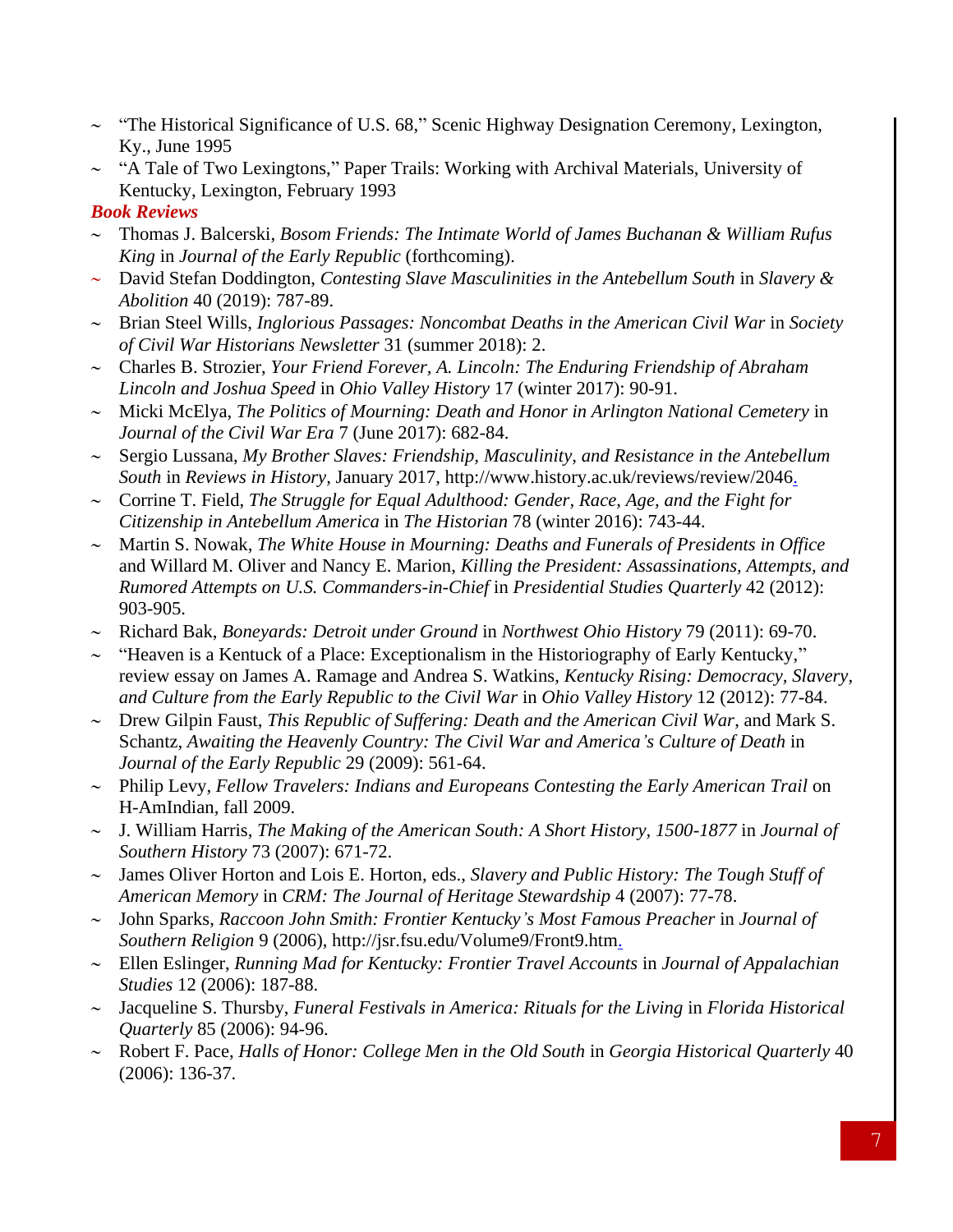- James C. Klotter, *Kentucky Justice, Southern Honor, and American Manhood: Understanding the Life and Death of Richard Reid* in *Journal of American History* 91 (2004): 688-89.
- Larry L. Nelson, ed., *A History of Jonathan Alder: His Captivity and Life with the Indians* in *Ohio Valley History* 4 (2004): 74-75.
- Edward E. Baptist, *Creating an Old South: Middle Florida's Plantation Frontier before the Civil War* in *Register of the Kentucky Historical Society* 100 (2003): 520-22.
- Carol Kammen and Norma Prendergast, eds., *Encyclopedia of Local History*; and David E. Kyvig and Myron A. Marty, *Nearby History: Exploring the Past Around You* in *Florida Historical Quarterly* 80 (2001): 152-55.
- Andrew R.L. Cayton and Fredrika J. Teute, eds., *Contact Points: American Frontiers from the Mohawk Valley to the Mississippi, 1750-1830* in *Pennsylvania History* 68 (2001): 222-24
- Ellen Eslinger, *Citizens of Zion: The Social Origins of Camp Meeting Revivalism* in *Register of the Kentucky Historical Society* 97 (1999): 464-66.
- Elizabeth A. Perkins, *Border Life: Experience and Memory by the Revolutionary Ohio Valley* in *Lexington Herald-Leader*, 6 September 1998.
- Lou Simpoulus, producer, *Alamance* in *Film and History* 28 (1998): 84-85.
- Lowell H. Harrison and James C. Klotter, *A New History of Kentucky* in *Filson Club History Quarterly* 78 (1998): 423-25.
- George L. Johnson Jr., *The Frontier in Colonial South Carolina: South Carolina Backcountry, 1736-1800* in *North Carolina Historical Review* 75 (1998): 221-22.
- Kathleen M. Brown, *Good Wives, Nasty Wenches, and Anxious Patriarchs: Gender, Race, and Power in Colonial Virginia* in *Register of the Kentucky Historical Society* 95 (1997): 309-10.
- Andrew R.L. Cayton, *Frontier Indiana* in *Register of the Kentucky Historical Society* 95 (1997): 95-96.
- Wilma A. Dunaway, *The First American Frontier: Transition to Capitalism in Southern Appalachia, 1700-1860* in *Register of the Kentucky Historical Society* 94 (1996): 452-53.
- William C. Davis, *A Way through the Wilderness: The Natchez Trace and the Civilization of the Southern Frontier* in *Register of the Kentucky Historical Society* 94 (1996): 216-17.
- Jeffrey P. Brown and Andrew R.L. Cayton, eds., *The Pursuit of Public Power: Political Culture in Ohio, 1787-1861* in *Register of the Kentucky Historical Society* 93 (1995): 508.
- David Hackett Fisher and James C. Kelly, *Away, I'm Bound Away: Virginia and the Westward Movement* in *Register of the Kentucky Historical Society* 92 (1994): 415-17.
- Lowell H. Harrison, *Kentucky's Road to Statehood* in *Register of the Kentucky Historical Society* 92 (1994): 200-201.
- Carville Earle, *Geographical Inquiry and American Historical Problems* in *Register of the Kentucky Historical Society* 91 (1993): 461.
- Michael Allen, *Western Rivermen, 1763-1861: Ohio and Mississippi Boatmen and the Myth of the Alligator Horse* in *Register of the Kentucky Historical Society* 89 (1991): 234.
- Vynola Beaver Newkumet and Howard L. Meredith, *Hasinai: A Traditional History of the Caddo Confederacy* in *American Indian Quarterly* 14 (1990): 417-18.
- Edward J. Cashin, *Colonial Augusta: "Key to the Indian Countrey"* in *American Indian Quarterly* 14 (1990): 65-66.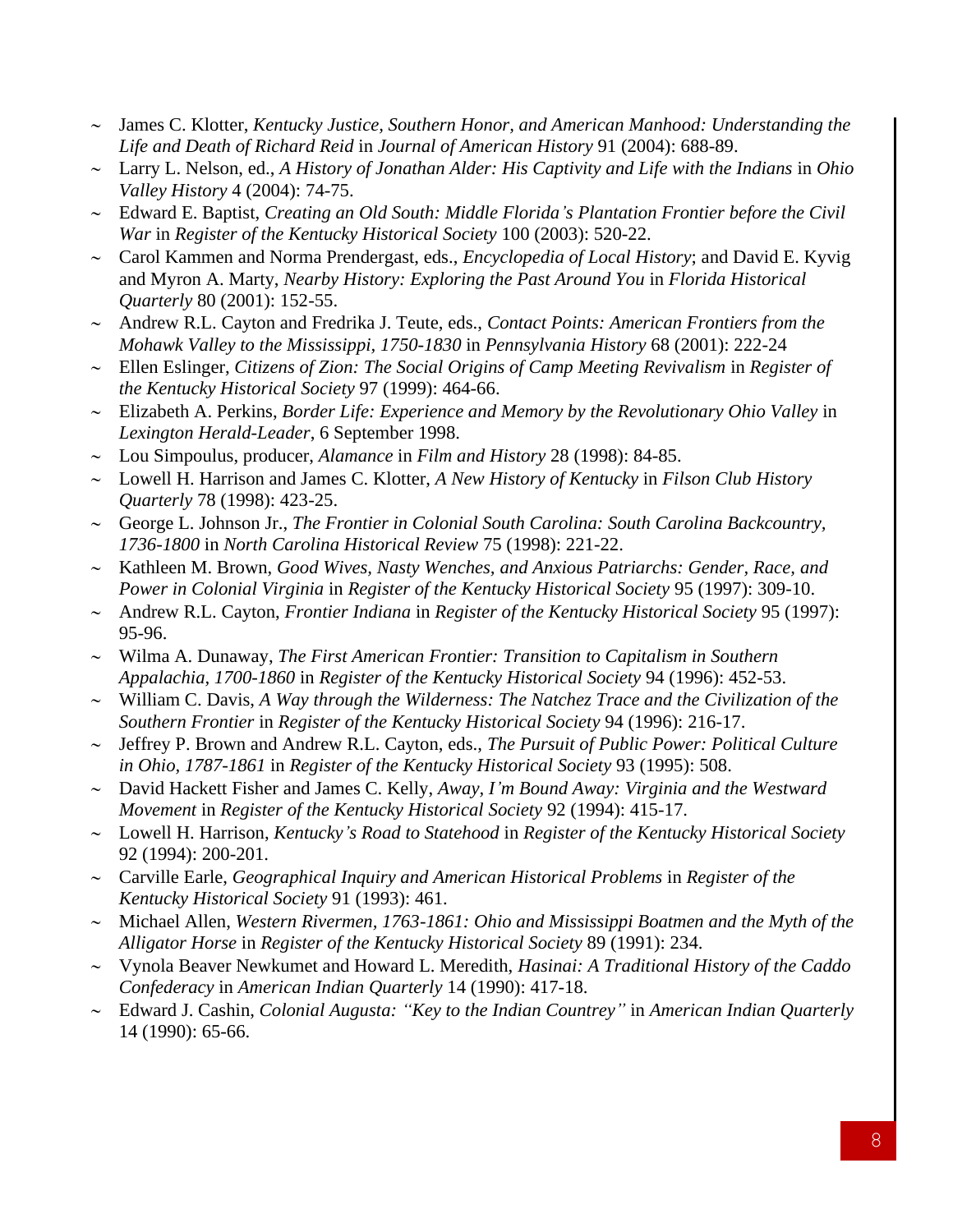## **TEACHING**

#### *North Carolina State University* Undergraduate Courses

- 
- 
- $\sim$  Civilization of the Old South  $\sim$  Seminar in History
- 
- 

#### Graduate Courses

- 
- 
- 
- 
- 
- 
- $\sim$  Research Seminar in Public History  $\sim$  Doctoral Dissertation Seminar

#### $\sim$  Early American History  $\sim$  Early American Republic

- $\sim$  Early American Frontiers  $\sim$  Early American Thought
	-
- $\sim$  Creating the Constitution  $\sim$  American Popular Culture
- $\sim$  Family and Community History  $\sim$  History and Memory: Washington DC
- $\sim$  Early American Republic  $\sim$  Early American Frontiers
- $\sim$  Early American Thought  $\sim$  Introduction to Public History
- $\sim$  Historiography  $\sim$  Historical Writing
- $\sim$  Creating the Constitution  $\sim$  History and Memory: Washington DC
- $\sim$  American Cultural History  $\sim$  History and Memory: Confederate Monuments
- $\sim$  Civilization of the Old South  $\sim$  Family and Community History
	-

#### PhD Dissertations

- $\sim$  Kathryn Schinabeck, "Monuments and Memorials of the Loyalist Diaspora" (Public History, anticipated 2023)
- $\sim$  Alexander Goodrich, "When Voices Rise: Race, Memory, and Public History in Bermuda" (Public History, anticipated 2022)
- $\sim$  William Christopher Laws, "The Millennium of Their Glory': Public Memory and War Monuments in North Carolina, 1867-1929" (Public History, anticipated 2021)
- $\sim$  Sarah Ann Matter Soleim, "Public History: The Birth of a Discipline" (Public History, anticipated 2021).
- $\sim$  James Richard Wils, "The Most Memorable Epocha': Commemoration and Memorialization in the Early American Republic" (Public History 2021)
- $\sim$  Megan Nye Cullen, "Prisons in the Popular Mind: Carceral Tourism and the Carceral State" (Public History 2020)

## MA Theses

- $\sim$  Connor M. Clancey, "Dismantling the 'Shrine of the South': The Evolution of Confederate Memory and Commemoration in Lexington, Virginia" (History, anticipated 2021)
- $\sim$  Lincoln Michael Hirn, "Such Outrageous Crimes to Human Beings': Portrayals of the Domestic Slave Trade in Nineteenth Century Slave Narratives" (History 2021)
- $\sim$  Austin Michael Mitchell, "Civic Development in Early National Raleigh: Local Institutions and Republican Order" (History 2021)
- $\sim$  Douglas Forbes McCallum, "North Carolina in the Age of Jackson" (History 2017)
- Loren Michael Mortimer, "Pageants of Sovereignty: 'Merciless Indian Savages' and American Nation-State Formation on the Northern Borderlands, 1774-1775" (History 2013): **2013 COLLEGE OF HUMANITIES AND SOCIAL SCIENCES THESIS AWARD**
- $\sim$  Amanda Averell Jewett, "Aristocratic Gentlemanliness and Revolutionary Masculinities among Virginia's Delegation to the Continental Congress, 1774-1776" (History 2013)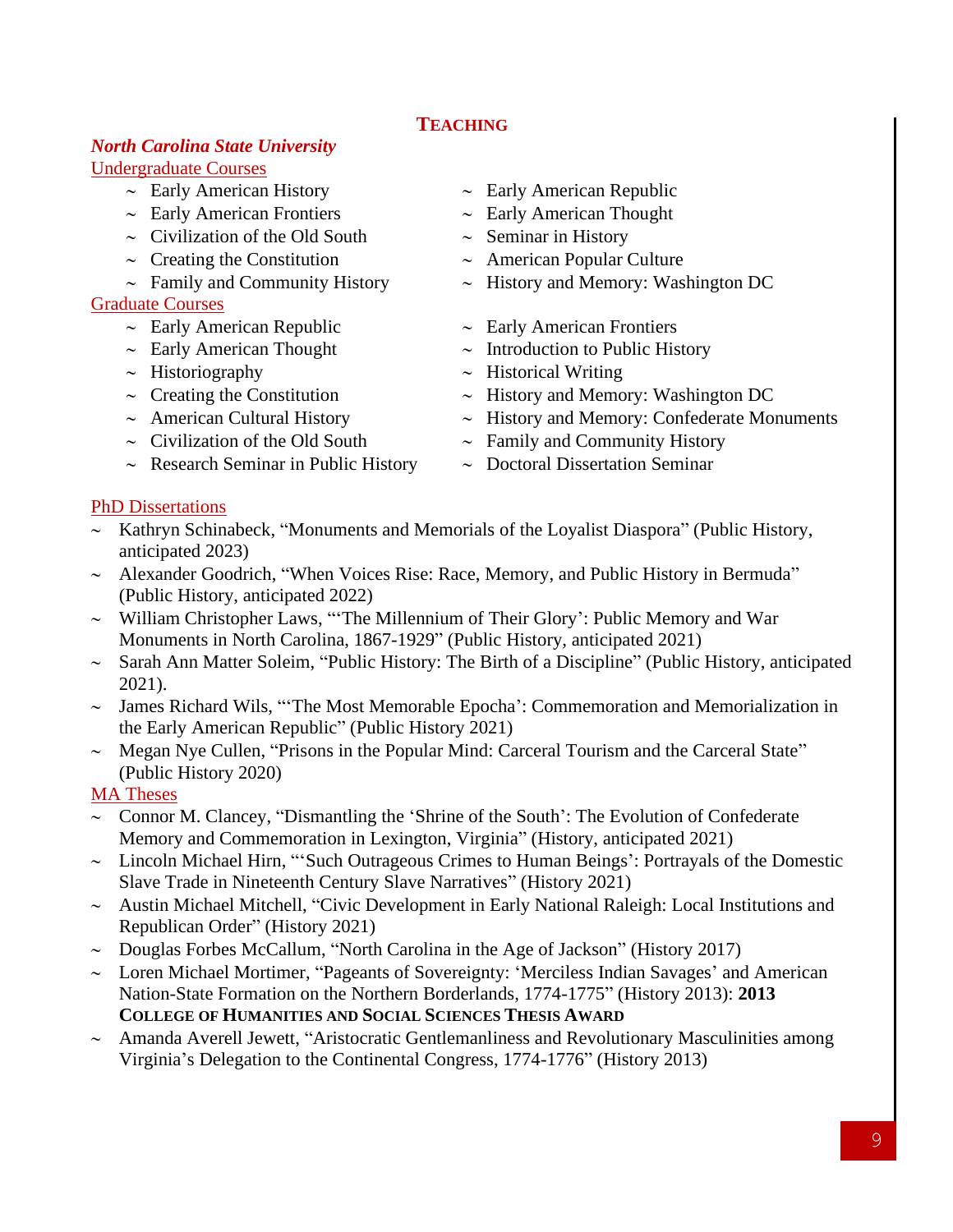- $\sim$  Rachel Elizabeth Trent, "Seeing the Nation by Numbers: The 1874 Statistical Atlas and the Evolution of a Demographic Imagination" (Public History 2012): **2012 COLLEGE OF HUMANITIES AND SOCIAL SCIENCES THESIS AWARD**
- $\sim$  Marjorie Eleanor Louisa Merod, "Public Memory, Authenticity, and the Frontier Legacy of Daniel Boone" (Public History 2012)
- Jennifer Camille Howard, "Sounds of Silence: How African Americans, Native Americans, and White Women Found Their Voices in Southern Appalachian Music" (History 2012)
- $\sim$  Kimberly Elaine Taft, "Silent Voices: Searching for Women and African Americans at Historic Stagville and Somerset Place Historic Sites" (Public History 2010)
- $\sim$  Jessica Lynn Gillespie, "'Loved to stayed on like it once was': Southern Appalachian People's Responses to Socio-Economic Change—the New Deal, the War on Poverty, and the Rise of Tourism" (History 2010): **2010 COLLEGE OF HUMANITIES AND SOCIAL SCIENCES THESIS AWARD & 2011 CONFERENCE OF SOUTHERN GRADUATE SCHOOLS MASTER'S THESIS AWARD IN HUMANITIES AND FINE ARTS**
- $\sim$  Brian Isaac Kreiger, "Power Struggle in the Old Northwest: Why the United States Won and the Indians Lost the Indian War, 1786-1795" (History 2008)
- $\sim$  Andrea Rebecca Gray, "Supper on the Trail: How Food and Provisions Shaped Nineteenth-Century Westward Migration" (History 2008)

#### Undergraduate Honors Theses

- $\sim$  Andrea Holland, "Sally Hemings in the Early American Mind" (2021)
- Stephanie Brown, "Our Liberty Most Dear: A Look into the Policies of John C. Calhoun" (2006)
- Joanna McKnight, "The Refinement of Eastern North Carolina: Architectural Styles in Craven, Chowan, and New Hanover Counties, 1750-1860" (2011)
- $\sim$  Erin Elizabeth Morton, "Why Colonial North Carolina Never Developed a Major Seaport" (2011) *University of Central Florida*

Undergraduate Courses

- $\sim$  U.S. History 1492-1877  $\sim$  History & Historians
- $\sim$  Jeffersonian America  $\sim$  History of the South to 1865
- $\sim$  History of the Frontier: Eastern America  $\sim$  American Revolution
- $\sim$  History of Death in America  $\sim$  Honors in the Major

## Graduate Courses

- 
- 
- 
- 
- 
- 
- $\sim$  The Old South  $\sim$  Community and Local History
- $\sim$  Introduction to Public History  $\sim$  First Generations of Americans
- -
- $\sim$  Documentary Editing  $\sim$  Constitutional History of the Early Republic

## MA Theses

 Laura Wallis Wakefield, "'To Set a Light in a Dark Place': Teachers of Freedom in Florida, 1863-1872" (History, 2004)

# *Georgetown College*

Undergraduate Courses

- 
- 
- $\sim$  History of the American Indian  $\sim$  History of the Early Republic
- $\sim$  Colonial and Revolutionary America  $\sim$  Historical Context of Generation X
- 
- $\sim$  U.S. History to 1877  $\sim$  U.S. History 1877 to the present
- $\sim$  Western Civilization to 1648  $\sim$  Western Civilization since 1648
	-
	-
- $\sim$  History of the American South  $\sim$  Methods of Historical Reading and Writing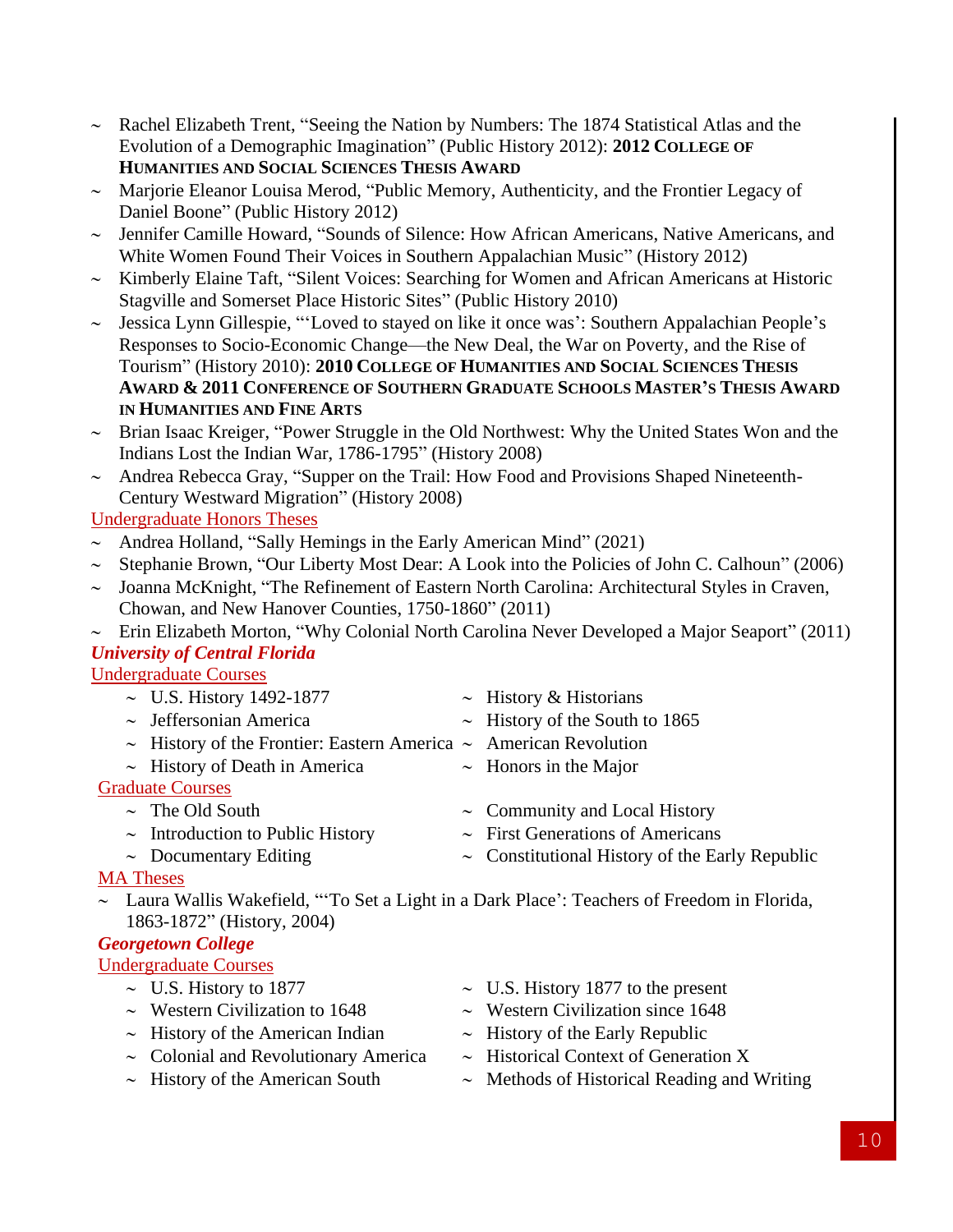- $\sim$  Gender in American History  $\sim$  History of Kentucky
- 
- 
- $\sim$  Honors in American History  $\sim$  Documentary Editing
- 
- $\sim$  Creation of American Memory  $\sim$  Freshman Experience Seminar
- $\sim$  American Environmental History  $\sim$  19th-Century American Womanhood
	-

#### **INSTITUTIONAL SERVICE**

#### *North Carolina State University* University Level 2020-2021 LEAD Fellow 2020- GLBT Advocate 2017-2018 Doctoral Mentoring Fellow 2017-2018 100<sup>th</sup> Anniversary Planning Committee, NCSU Graduate School 2013 Historical Consultant, Hallowed Places Historic Markers 2012-2017 Institutional Memory Committee 2012-2013 History & Research Working Group/125th Anniversary Planning Committee 2009-2012 Administrative Board of the Graduate School 2006-2009 Institutional History and Commemoration Committee College Level 2020-2021 Reappointment, Promotion, and Tenure Committee 2012-2013 Diversity Officer Search Committee 2010-2012 Research, Promotion, and Tenure Committee 2009-2012 Administrative Board of the Graduate School 2009-2012 Administrator of the Program, Native American Studies Minor 2007-2012 Native American Studies Minor Committee Department Level 2020 American Agricultural History Post-Doc Search Committee 2019-2021 Strategic Planning Committee 2005-2018 Director of Public History 2005-2019 Graduate Committee 2014-2015 Points Committee 2014-2015 Public History Search Committee, chair 2013-2014 Organizer, *From Engagement to Activism: Public History as Civic Responsibility* conference, April 2014 2013-2014 Public History Search Committee, chair 2012-2013 International Heritage/Public History Search Committee, chair 2011-2013 developed and implemented curriculum for PhD in Public History program 2011 Organizer, *Death! 'Tis a Melancholy Day: Dying, Mourning, and Memory in the American South* conference, April 2011 2010-2011 Colonial & Revolutionary America Search Committee, chair 2010 Organizer, *Many Voices—One Story? Public History Narratives of Native American and African American Histories* conference, April 2010 2007-2008 Native American & Public History Search Committee, chair 2006-2007 U.S. Southern Women & Gender Search Committee 2006-2007 planned, researched, and wrote PhD in Public History Proposal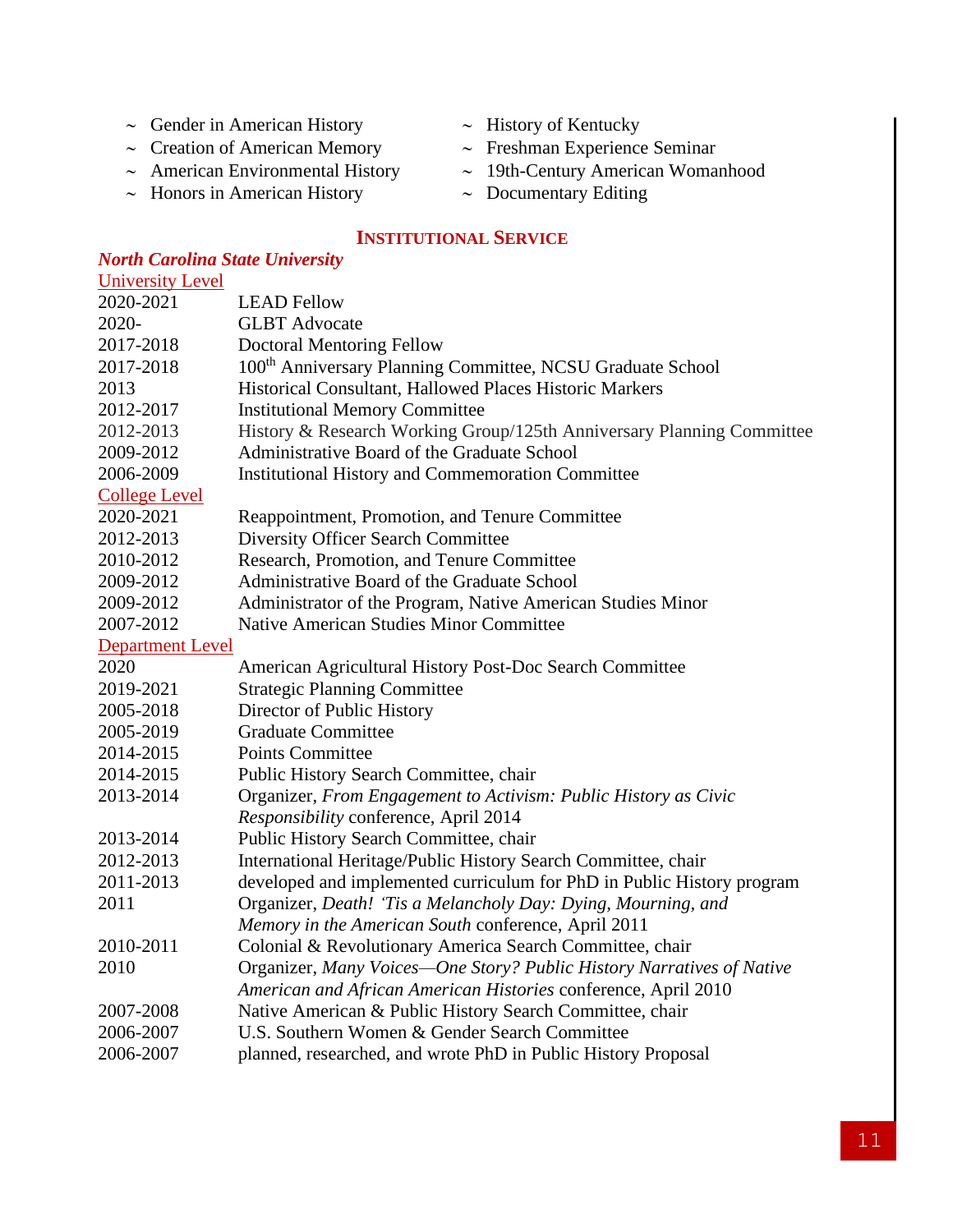# *University of Central Florida*

| <b>University Level</b> |                                                                         |
|-------------------------|-------------------------------------------------------------------------|
| 2003-2005               | <b>Library Advisory Committee</b>                                       |
| 2003-2005               | Undergraduate Curriculum Committee                                      |
| 2002-2003               | <b>Research Incentive Award Committee</b>                               |
| <b>College Level</b>    |                                                                         |
| 2003-2005               | Committee on Graduate Studies and Research                              |
| 2002-2004               | <b>Undergraduate Curriculum and Research Committee</b>                  |
| 2001-2005               | Consulting Historian and Chief Researcher. Cultural Byways on the       |
|                         | Information Highway. Institute for Simulation and Training              |
| <b>Department Level</b> |                                                                         |
| 2005                    | Chair, Florida Historical Quarterly Editor Search Committee             |
| 2003-2004               | <b>Chair, Job Search Revision Committee</b>                             |
| 2003-2005               | <b>Public History Oversight Committee</b>                               |
| 2003                    | Chair, Florida History Search Committee                                 |
| 2002-2003               | <b>Public History Search Committee</b>                                  |
| 2001                    | Graduate Review Committee on Institutional Effectiveness Assessment     |
| 2001                    | <b>African American History Search Committee</b>                        |
| 2001-2004               | <b>Pauley Family Endowment Committee</b>                                |
| 2000                    | Writer, Florida Humanities Council Grant, Community & History Program   |
| 2000-2004               | Chair, McGregor Award for Best Undergraduate Paper Committee            |
| 2000-2003               | Faculty Advisor, <i>Epochs: A Historical Magazine</i> (student journal) |
| 1999-2003               | Faculty Advisor, Phi Alpha Theta National Honor Society.                |
| 1999-2003               | Liaison, Central Florida Local History Consortium                       |

# **PROFESSIONAL SERVICE**

| <b>External Evaluator</b> |                                                                                                              |
|---------------------------|--------------------------------------------------------------------------------------------------------------|
| 2021-2022                 | Master Plan for <i>Voices of the Land</i> , East Tennessee Historical Society, exhibit                       |
|                           | review                                                                                                       |
| 2021                      | PhD Program in Public History, Middle Tennessee State University, program                                    |
|                           | review                                                                                                       |
| 2019                      | Department of History, Pennsylvania State University at York, tenure and<br>promotion review for Joy Giguere |
| 2017                      | Department of History, University of North Carolina at Charlotte, promotion                                  |
|                           | review for Daniel Dupre                                                                                      |
| 2017                      | Department of History, Millersville University, departmental review                                          |
| 2016                      | Department of History, Iowa State University, tenure and promotion review for                                |
|                           | Jeffrey Bremer                                                                                               |
| 2016                      | University History, Wake Forest University, curriculum reviewd                                               |
| 2013                      | Department of Gender Studies, Central European University, tenure and                                        |
|                           | promotion review for Anna Loutfi                                                                             |
| 2012                      | Department of History, Auburn University, tenure and promotion review for                                    |
|                           | <b>Adam Jortner</b>                                                                                          |
| 2011                      | Department of History, University of Michigan-Flint, tenure and promotion                                    |
|                           | review for Ami Pflugrad-Jackish                                                                              |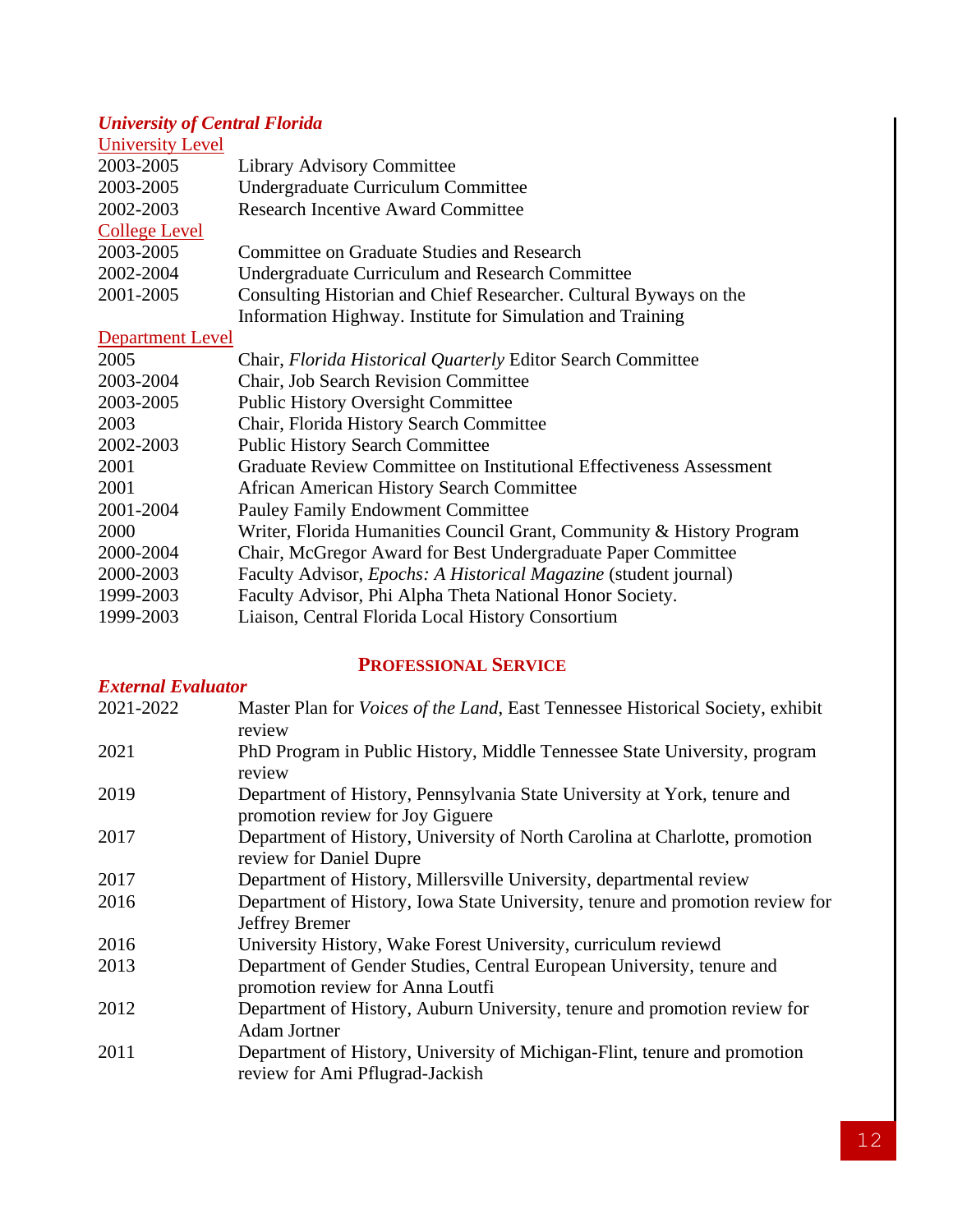## *Continuing Service*

| 2020-                    | Scholarly Advisory Board, Gilder Lehrman Institute of American History        |
|--------------------------|-------------------------------------------------------------------------------|
| 2012-                    | Editorial Board, Men and Masculinities                                        |
| 2010-                    | Editorial Advisory Board, Ohio Valley History                                 |
| <b>Completed Service</b> |                                                                               |
| 2021                     | Leadership Team: Historian, USDOE American History and Civics Academy,        |
|                          | National Council for History Education, Washington, DC                        |
| 2020                     | Leadership Team: Historian, USDOE American History and Civics Academy,        |
|                          | National Council for History Education, Osceola County, FL                    |
| 2020                     | Leadership Team: Historian, ASPIRE Presidential Academy, National Council for |
|                          | History Education, Lexington, KY                                              |
| 2019                     | Leadership Team: Historian, ASPIRE Presidential Academy, National Council for |
|                          | History Education, Lexington, KY                                              |
| 2018-2020                | Co-Chair, Committee on Enforcement of Sexual Harassment Policy and            |
|                          | Statement of Inclusiveness, Southern Historical Association                   |
| 2018-2019                | Program Committee, 2019 Meeting of the Southern Historical Association.       |
| 2016-2019                | <b>Executive Council, Southern Historical Association</b>                     |
| 2017-2018                | President, Society for Historians of the Early American Republic              |
| 2013-2017                | Editorial Board, Journal of the Early Republic                                |
| 2013                     | C. Vann Woodward Award Committee, Southern Historical Association             |
| 2011-2014                | Editorial Board, Register of the Kentucky Historical Society                  |
| 2011-2013                | Historical Consultant, City of Garner Veterans Memorial, NC                   |
| 2010-2015                | Editor, H-Death                                                               |
| 2009-2011                | Program Chair, 2011 Meeting of the Southern Historical Association            |
| 2008-2011                | Executive Council, North Carolina Literary and Historical Association         |
| 2007-2008                | Coordinator, Andrew Johnson Bicentennial Symposium, Mordecai Historic         |
|                          | Park, Raleigh                                                                 |
| 2007-2008                | President, Mordecai Historic Park Advisory Committee, City of Raleigh         |
| 2006-2008                | Mordecai Historic Park Advisory Committee, City of Raleigh                    |
| 2004-2015                | National Conference Coordinator, Society for Historians of the Early          |
|                          | American Republic                                                             |
| 2004-2005                | Program Committee, Southern Historical Association                            |
| 2004-2005                | Nominations Committee, Society for Historians of the Early American           |
|                          | Republic                                                                      |
| 2002-2003                | Program Chair, 2003 Meeting of the Florida Historical Society                 |
| 2001-2006                | Advisory Council, Resource Center for Florida History and Politics,           |
|                          | University of South Florida                                                   |
| 2001-2005                | Advisory Board, H-Florida                                                     |
| 2001-2002                | Rothert Award Committee, Filson Historical Society                            |
| 2000, '02, $&$ '12       | Committee on Membership, Southern Historical Association                      |
| 2000-2005                | Chair, Arthur Thompson Award Committee, Florida Historical Society            |
| 1999-2000                | Filson Fellowship Selection Committee, Filson Historical Society              |
| 1999                     | Chair, Local Arrangements Committee, Society for Historians of the Early      |
|                          | American Republic                                                             |
| 1999                     | Co-organizer, Frontier Institute, Filson Historical Society                   |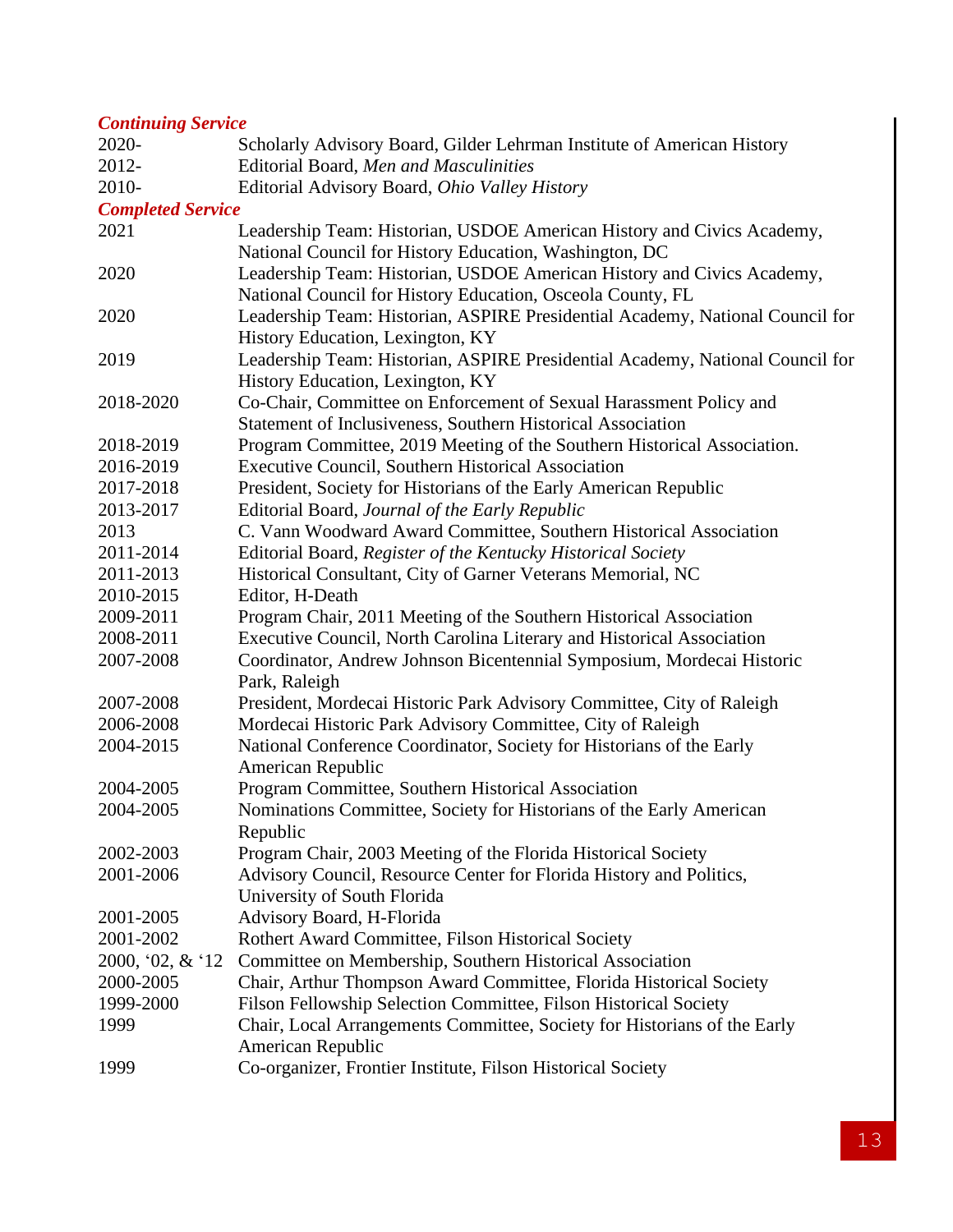| 1998-2001             | Editorial Board, Filson Historical Quarterly                                     |
|-----------------------|----------------------------------------------------------------------------------|
| 1998-2000             | Higher Education Representative, Native American Heritage Commission,            |
|                       | Commonwealth of Kentucky                                                         |
| 1998-99               | Chief Researcher and Consulting Historian, Cultural Resources Survey, Fort       |
|                       | Necessity/National Road Interpretive Center, United States National Park Service |
| 1998-99               | Four-Year College Representative. Executive Committee, Kentucky                  |
|                       | <b>Association for Teachers of History</b>                                       |
| 1998-99               | Judge, Collins Award for Best Article, Kentucky Historical Society               |
| 1997-98               | Coordinator and Principal Humanities Scholar, "Repopulating American             |
|                       | History: A Workshop on Multiculturalism in the American History Classroom,"      |
|                       | Kentucky Humanities Council                                                      |
| 1997                  | Discussion Leader and Lecturer, "Eden of the West: The Development of            |
|                       | Upper South Culture in Kentucky and Tennessee, 1750-1850," Kentucky              |
|                       | <b>Humanities Council</b>                                                        |
| 1996-97, '99-'03      | Faculty Consultant, Advanced Placement Examination in U.S. History,              |
|                       | <b>Educational Testing Service</b>                                               |
| 1996                  | Discussion Leader and Lecturer, "Eden of the West: The Development of            |
|                       | Upper South Culture in Kentucky and Tennessee, 1750-1850," National              |
|                       | <b>Endowment for the Humanities</b>                                              |
| 1995                  | <b>Consultant, Kentucky History Center Museum</b>                                |
| 1995                  | Consultant, Bluegrass Area Tourist and Historic Development District             |
| 1992                  | Coordinator, Bluegrass Graduate Conference, University of Kentucky               |
| 1991                  | Researcher and Writer, Cultural Resources Survey, Cherokee National Forest,      |
|                       | <b>United States Forest Service</b>                                              |
| <b>Peer Reviewing</b> |                                                                                  |
| since 2019            | University of Georgia Press                                                      |
|                       | North Carolina Literary Review                                                   |
|                       | <b>African American Review</b>                                                   |
| since 2012            | <b>Yale University Press</b>                                                     |
|                       | <b>Cambridge University Press</b>                                                |
|                       | Civil War History                                                                |
| since 2008            | University of North Carolina Press                                               |
|                       | Core Knowledge Foundation                                                        |
|                       | Pennsylvania History                                                             |
| since 2006            | Journal of Southern History                                                      |
|                       | William and Mary Quarterly                                                       |
|                       | Proceedings of the South Carolina Historical Society                             |
| since 2005            | Wiley-Blackwell Publishers                                                       |
|                       | <b>Longman Press</b>                                                             |
|                       | University Press of Florida                                                      |
| since 2004            | University of Tennessee Press                                                    |
|                       | Louisiana State University Press                                                 |
| since 2003            | University Press of Kentucky                                                     |
| since 1998            | Filson Historical Quarterly/Ohio Valley History                                  |
| since 1997            | Journal of the Early Republic                                                    |